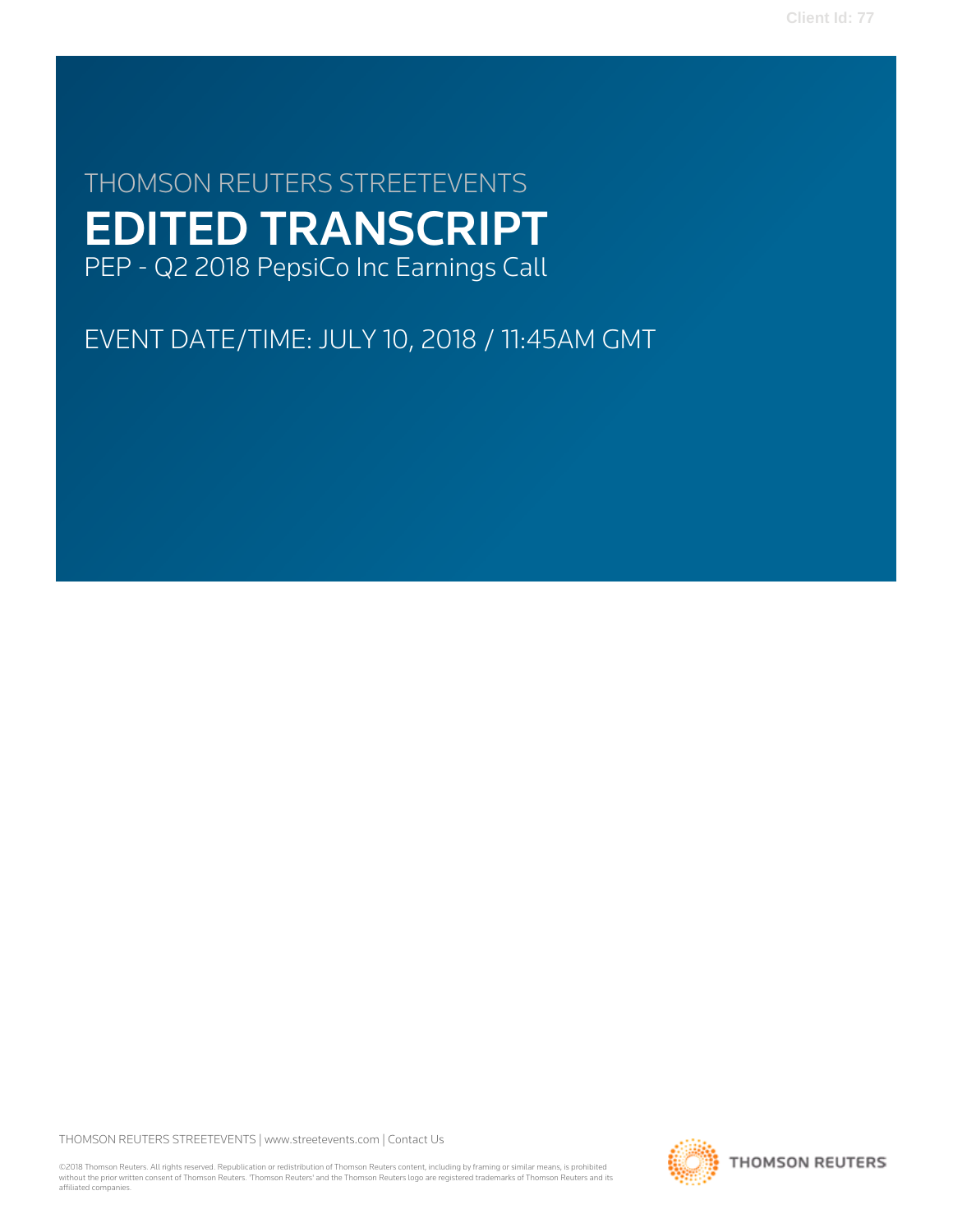### **CORPORATE PARTICIPANTS**

**[Hugh F. Johnston](#page-4-0)** PepsiCo, Inc. - Vice Chairman, Executive VP & CFO **[Indra K. Nooyi](#page-2-0)** PepsiCo, Inc. - Chairman of the Board & CEO **[Jamie Caulfield](#page-1-0)** PepsiCo, Inc. - SVP of IR

# **CONFERENCE CALL PARTICIPANTS**

**[Ali Dibadj](#page-8-0)** Sanford C. Bernstein & Co., LLC., Research Division - SVP and Senior Analyst **[Amit Sharma](#page-12-0)** BMO Capital Markets Equity Research - Analyst **[Andrea Faria Teixeira](#page-7-0)** JP Morgan Chase & Co, Research Division - MD **[Bonnie Lee Herzog](#page-11-0)** Wells Fargo Securities, LLC, Research Division - MD and Senior Beverage and Tobacco Analyst **[Bryan Douglass Spillane](#page-8-1)** BofA Merrill Lynch, Research Division - MD of Equity Research **[Dara Warren Mohsenian](#page-6-0)** Morgan Stanley, Research Division - MD **[Judy Eunjoo Hong](#page-9-0)** Goldman Sachs Group Inc., Research Division - MD, Senior Analyst & Co-Head of the GIR Asian Professionals Network **[Lauren Rae Lieberman](#page-10-0)** Barclays Bank PLC, Research Division - MD & Senior Research Analyst **[Mark David Swartzberg](#page-12-1)** Stifel, Nicolaus & Company, Incorporated, Research Division - MD **[Pablo Ernesto Zuanic](#page-7-1)** Susquehanna Financial Group, LLLP, Research Division - Senior Analyst **[Robert Edward Ottenstein](#page-13-0)** Evercore ISI Institutional Equities, Research Division - Senior MD & Head of Global Beverages Research **[Stephen Robert R. Powers](#page-10-1)** Deutsche Bank AG, Research Division - Research Analyst **[Sunil Harshad Modi](#page-13-1)** RBC Capital Markets, LLC, Research Division - MD of Tobacco, Household Products and Beverages **[William Bates Chappell](#page-14-0)** SunTrust Robinson Humphrey, Inc., Research Division - MD

## **PRESENTATION**

#### **Operator**

<span id="page-1-0"></span>Good morning, and welcome to PepsiCo's Second Quarter 2018 Earnings Conference Call. (Operator Instructions) Today's call is being recorded and will be archived at www.pepsico.com.

It is now my pleasure to introduce Mr. Jamie Caulfield, Senior Vice President of Investor Relations. Mr. Caulfield, you may begin.

### **Jamie Caulfield** - PepsiCo, Inc. - SVP of IR

Thank you, operator. With me today are Indra Nooyi, PepsiCo's Chairman and CEO; and Hugh Johnston, PepsiCo's CFO.

We'll lead off today's call with a review of our second quarter performance and full year 2018 outlook, and then we'll move on to Q&A.

Before we begin, please take note of our cautionary statement. This conference call includes forward-looking statements, including statements regarding 2018 guidance based on currently available information. Forward-looking statements inherently involve risks and uncertainties that could cause our actual results to differ materially from those predicted. Statements made on this conference call should be considered together with cautionary statements and other information contained in today's earnings release and in our most recent periodic reports filed with the SEC.

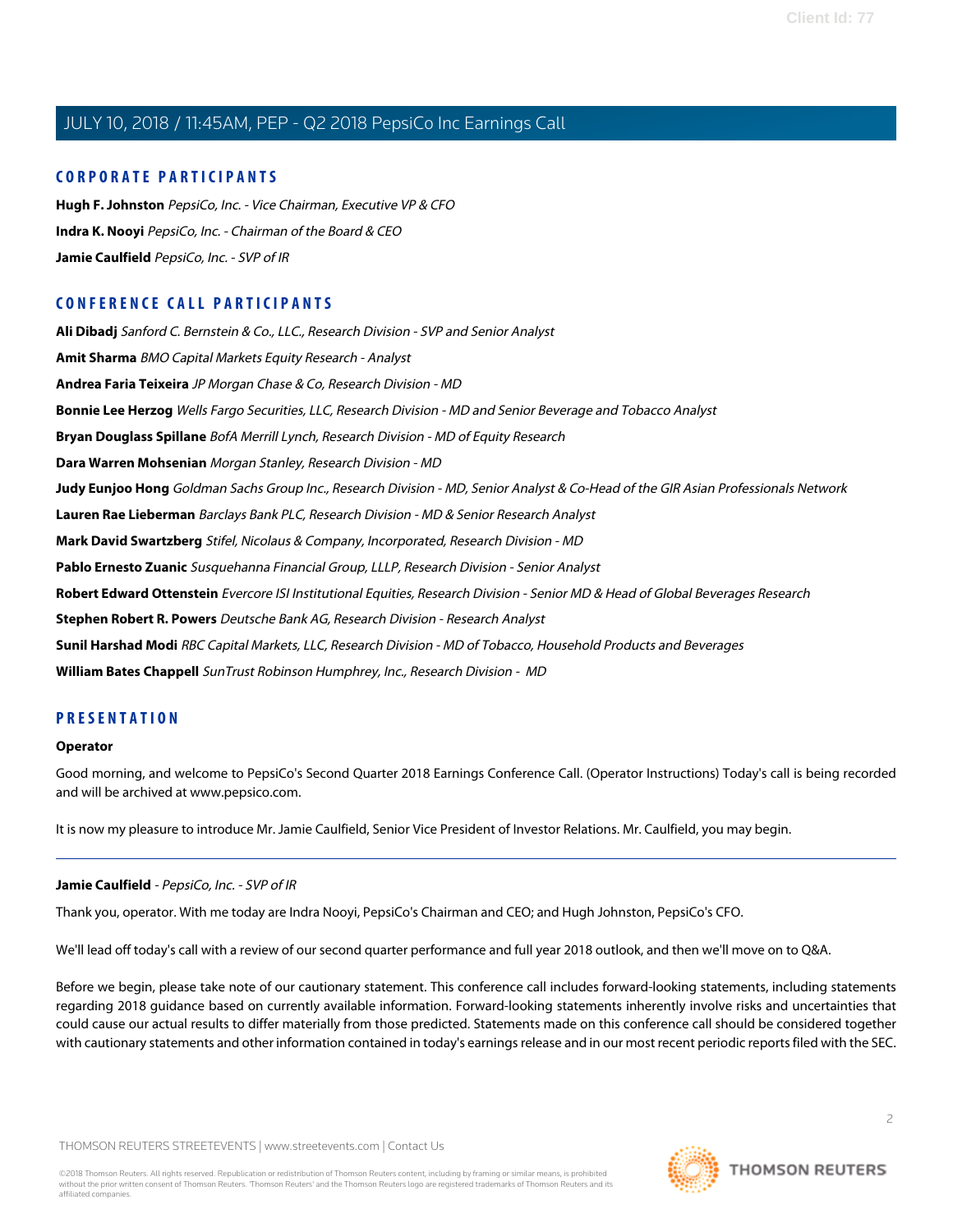When discussing our financial results on today's call, we will refer to certain non-GAAP measures, which excludes certain items such as the impact of the U.S. Tax Cuts and Jobs Act and other tax-related items, foreign exchange translation and acquisitions, divestitures, structural and other changes from our reported results. You should refer to the glossary and other attachments to this morning's earnings release and to the Investors section of PepsiCo's website under the Events and Presentations tab to find full explanations and reconciliations of these non-GAAP measures.

<span id="page-2-0"></span>Now it's my pleasure to introduce Indra Nooyi.

### **Indra K. Nooyi** - PepsiCo, Inc. - Chairman of the Board & CEO

Thank you, Jamie, and good morning, everyone, and thank you all for joining us. We will start off with an overview of second quarter performance and a discussion of each of the operating sectors in a little more detail, and then Hugh will cover the full year outlook.

For the quarter, we delivered \$16.1 billion of net revenue, driven by 2.6% organic revenue growth and core earnings of \$1.61 per share, a 7% increase on a core constant currency basis. Overall, we are pleased with our operating and financial performance in the quarter, especially given continued commodity inflation and our other headwinds in the quarter such as the Brazil transportation strike.

In the quarter, organic revenue growth accelerated sequentially from the first quarter. The majority of our businesses performed very well with particularly strong performances by Frito-Lay North America and each of the international sectors. And NAB, North American Beverages, posted another quarter of sequential improvement in both organic revenue and operating profit performance.

Frito-Lay North America delivered balanced volume growth and net price realization, driven by great marketplace execution, innovation and creative brand marketing. For example, to address consumers' desire for greater flavor and product variety in single-serve multi-packs, we launched a 20-count family fun mix that include an array of products from Lay's to Cheetos to RUFFLES with an expanded mix of flavors, and this clearly helped drive 10% net revenue growth in our overall variety pack business.

We launched RUFFLES Mozzarella 'n Marinara, our latest bar food-inspired flavor, to meet the expectations of existing fans and capture the attention of new consumers seeking a unique and fun flavor experience, and this contributed to RUFFLES' 10% net revenue growth in the quarter.

And Doritos Blaze launched earlier this year with the most talked-about Super Bowl ad continues to perform well above our initial expectations and contributed to 6% net revenue growth in trademark Doritos in Q2.

So overall, we are feeling very good about Frito-Lay North America's performance and momentum.

Turning to North American Beverages. The marketplace remains highly dynamic, but generally rational. With this as a backdrop, we're encouraged by the trending improvement in both net revenue and operating profit performance. After a slow start in the earlier part of the second quarter, both for the category and North American Beverages, we saw momentum improve and a return to net revenue growth in the back half of Q2.

Within the business, trademark Pepsi continued to make progress towards more stable performance. As we mentioned last quarter, we have stepped up media support on trademark Pepsi under the Pepsi Generations campaign. As a result, in the second quarter, we began to see improvements in a number of key brand health metrics that is leading to better net revenue performance as the year progresses.

So we intend to stay the course, increasing investment behind brand support in the second half of the year with the aim of driving further top line improvement. At the same time, we remain laser focused on higher-growth categories with appropriate brand investment and robust innovation. For example, bubly, a cleverly marketed new entrant in the fast-growing sparkling water segment launched earlier this year and it continues to perform exceedingly well. Gatorade Zero, our latest hydration innovation with 0 sugar and all the electrolytes of Gatorade just launched and is off to a great start. More importantly, trends on overall Gatorade performance have also recently accelerated. And we're excited about the return of Mountain Dew Baja Blast, our summer limited time offer that just hit the shelves.

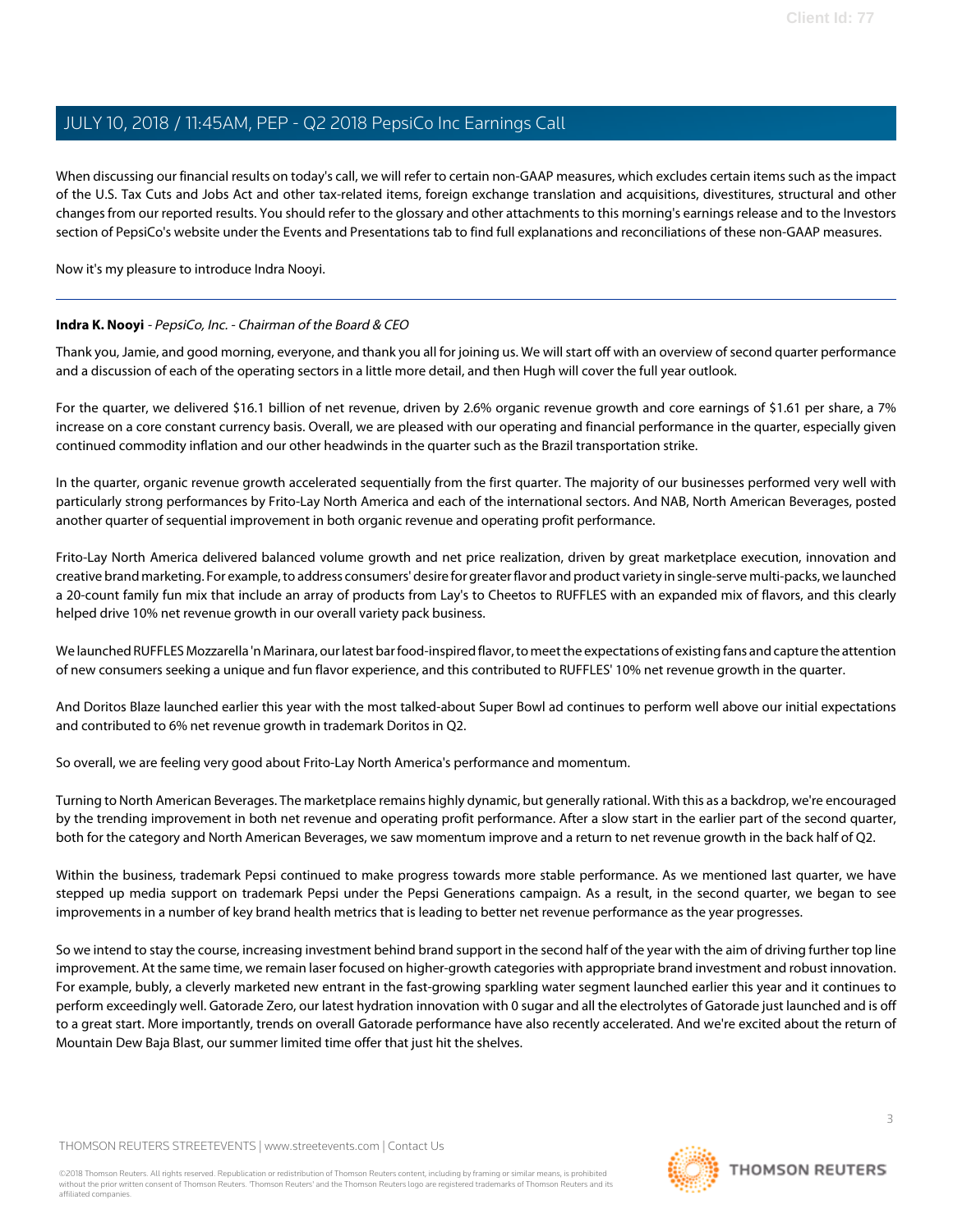So overall, we have seen sequential quarterly improvement at NAB and we expect to see continued acceleration in top line performance in the third quarter.

At Quaker Foods North America, our hot cereal business posted its fourth consecutive quarter of market share gains and delivered mid-single-digit retail sales growth supported by our new ad campaign highlighting the functional benefits of oatmeal. In addition, Quaker light snacks had double-digit retail sales growth and our Aunt Jemima pancake business grew both retail sales and market share for the seventh consecutive quarter.

Turning now to our sectors outside of North America. We are pleased with the more than 6% organic revenue growth we saw in our developing and emerging market as a group. Strong marketplace execution, combined with stable macro conditions, have led to continued solid growth across many of our key international markets though growth was negatively impacted by the 11-day transportation strike that broadly disrupted commerce in Brazil.

Within Latin America, organic revenue grew 3.5%, driven by mid-single-digit growth in Mexico and double-digit growth in Argentina and Colombia. We estimate the Brazil strike depressed overall net revenue growth for Latin America by approximately 2 percentage points.

In our Europe Sub-Saharan Africa sector, Russia, Poland and South Africa each grew organic revenue high single digits and Turkey had double-digit organic revenue growth. Even within the developed markets of Europe, we saw mid-single-digit organic revenue growth in the U.K. and high single-digit growth in France.

And in AMENA, we had strong double-digit organic revenue growth in China and Egypt, high single-digit organic revenue growth in Pakistan and Australia and solid mid-single-digit organic revenue growth in India.

This strong top line performance translated into impressive bottom line results with core constant currency operating profit up 12% in our international divisions as a group, fueled by fundamental operating performance and the gain this year from the Thailand refranchising partially offset by lapping the gain from our sale of Britvic shares in 2017.

The international results are in part reflection of our efforts to increasingly lift and shift successful initiatives from one market to many and innovating on our big global brands in locally relevant ways. For instance, in Latin America, we are innovating with Quaker super foods, a new premium platform with differentiated ingredients such as oats with rye, amaranth, flaxseed and quinoa. In ESSA, we have lifted and shifted Off the Eaten Path, a premium range of plant-based snacks from the U.S. to the United Kingdom. And in AMENA, we have taken our successful Sunbites platform from the U.S. to Australia by launching Sunbites Grain Waves Plus with the goodness of Australian whole grain corn, wheat and oats plus beetroot and sweet potato. At the same time, we have also launched in the U.S. Red Rock Deli, one of our most successful brands in Australia.

Net, we're encouraged by the momentum we are seeing across many of our key international markets, NAB is making steady improvement and Frito-Lay North America is performing well. Importantly, as we manage the business for strong performance today, we're also taking steps to enable it to continue to perform well in the decades ahead. We are pleased to report that in the coming days we will publish our most recent sustainability report, discussing our progress against and commitments to our sustainability goals. We encourage you to read the full report, but I'd like to take just a few minutes this morning to provide you with the highlights.

We are in millions of pantries and refrigerators worldwide, so we know have a tremendous opportunity and responsibility to use our scale to make a positive impact on the world. Our customers, employees and partners feel good knowing that we're in a shared journey of sustainable transformation, making our products more nutritious and more resource-efficient, dialing up the taste while reducing our environmental footprint. Our investors can feel good knowing this makes us a stronger business over the long term, that we can also do well by also doing good.

12 years ago, we embarked on a journey at PepsiCo, that we call Performance with Purpose. Since then, much has changed at PepsiCo and around the world, but the underlying principles behind Performance with Purpose remain. Much of our early work on Performance with Purpose required us to think differently about our business and make the kinds of long-term investments from researching and developing new, more nutritious products to finding ways to reduce water and energy use across plants and farms that will help us deliver on the vision of making our growth, our operations and our impact more sustainable.

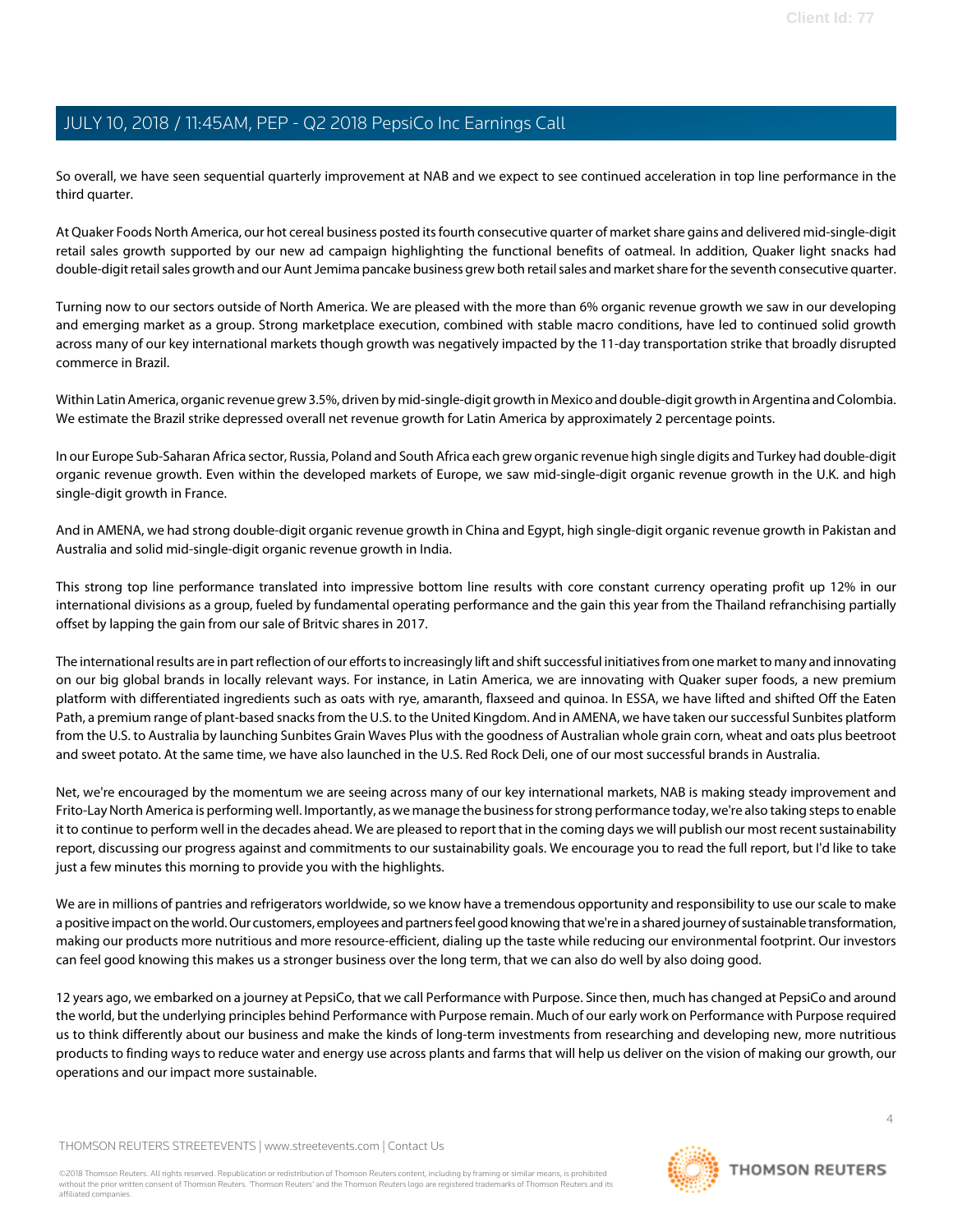Sustainability has been defined as meeting the needs of the present without compromising the ability of future generations to meet their own needs. Over the last dozen years, we have tried to meet the needs of the present while strengthening the ability of future generations to meet theirs, integrating that aspiration into our goals for products, planet and people.

Let me briefly comment on each. When it comes to products, we've built on our legacy as the first company to voluntarily remove trans fats from our snacks while reducing added sugars, sodium and saturated fat in many of our products; launching a revolutionary nutrition-focused vending option, Hello Goodness; and growing our portfolio of what we define as Good-for-You and Better for You options from about 38% of revenue in 2006 to roughly 50% last year.

We also teamed up with others in our industry to form the Healthy Weight Commitment Foundation, removing 6.4 trillion calories from our food and beverage products, surpassing our collective pledge by more than 400%. And through Food for Good, we have provided 80 million nutritious servings to low-income U.S. families since 2009.

Regarding planet, we have raised the bar for what it means to be a responsible corporate water steward, earning the prestigious Stockholm Industry Water Award. We've invested more than \$40 million since 2006 to provide safe water access around the world, benefiting nearly 16 million people in some of the planet's most water-stressed regions. We've also made our delivery fleet more energy-efficient, eliminating the need for over 1 million gallons of diesel fuel since our electric vehicle initiative began in 2010, the equivalent of keeping more than 2,000 passenger cars off the road for a year while also making our beverage coolers and vending machines 60% more energy efficient.

And we're one of the world's largest purchasers of recycled PET. In fact, if more recycled PET were available, we would buy it. We've also launched the first 100% compostable chip bag in test markets while diverting more and more of our waste from landfill, approximately 95% as of 2017.

And for people, we have reimagined what it means to support our associates from [ushering] onsite and near-site childcare campuses around the world to expanding PepsiCo University's online course offerings to help associates upgrade their skills to navigate a rapidly changing world. We've also helped lift up the communities we serve, playing a critical role in disaster relief efforts from Texas to Florida and Puerto Rico, Mexico to Ecuador and China to the Philippines.

While we still have work to do in certain areas, we're incredibly proud of the progress we've made. Our aspiration of being a good company, good ethically and good commercially continues to come to fruition yielding a broader, more lasting impact than we ever imagined and setting a standard that companies across our industry and beyond aspire to meet.

Looking ahead, we will continue viewing our work through both a microscope and a telescope, focusing on the most granular details, grams of saturated fat, parts per billion of greenhouse gas, the number of women in management roles as well as the larger ambition of building a business that acts in accordance with our values, each of us striving to do what's right for the company and what is right for our communities because at the end of the day, there is no separating the two.

<span id="page-4-0"></span>With that, let me turn it over to Hugh.

### **Hugh F. Johnston** - PepsiCo, Inc. - Vice Chairman, Executive VP & CFO

Thank you, Indra, and good morning, everyone. I'll just provide a quick update on the outlook and then we'll move to your questions.

From a macro perspective, we maintain a fairly positive view overall. However, within this broadly positive picture, there remains risk of volatility both in geographic markets as we saw in Brazil in the most recent quarter and in currencies as witnessed by the recent sharp rise in the strength of the U.S. dollar.

From an industry standpoint, we continue to see pretty challenging conditions, including a dynamic retail and consumer landscape, a very competitive environment and ongoing commodity inflation.

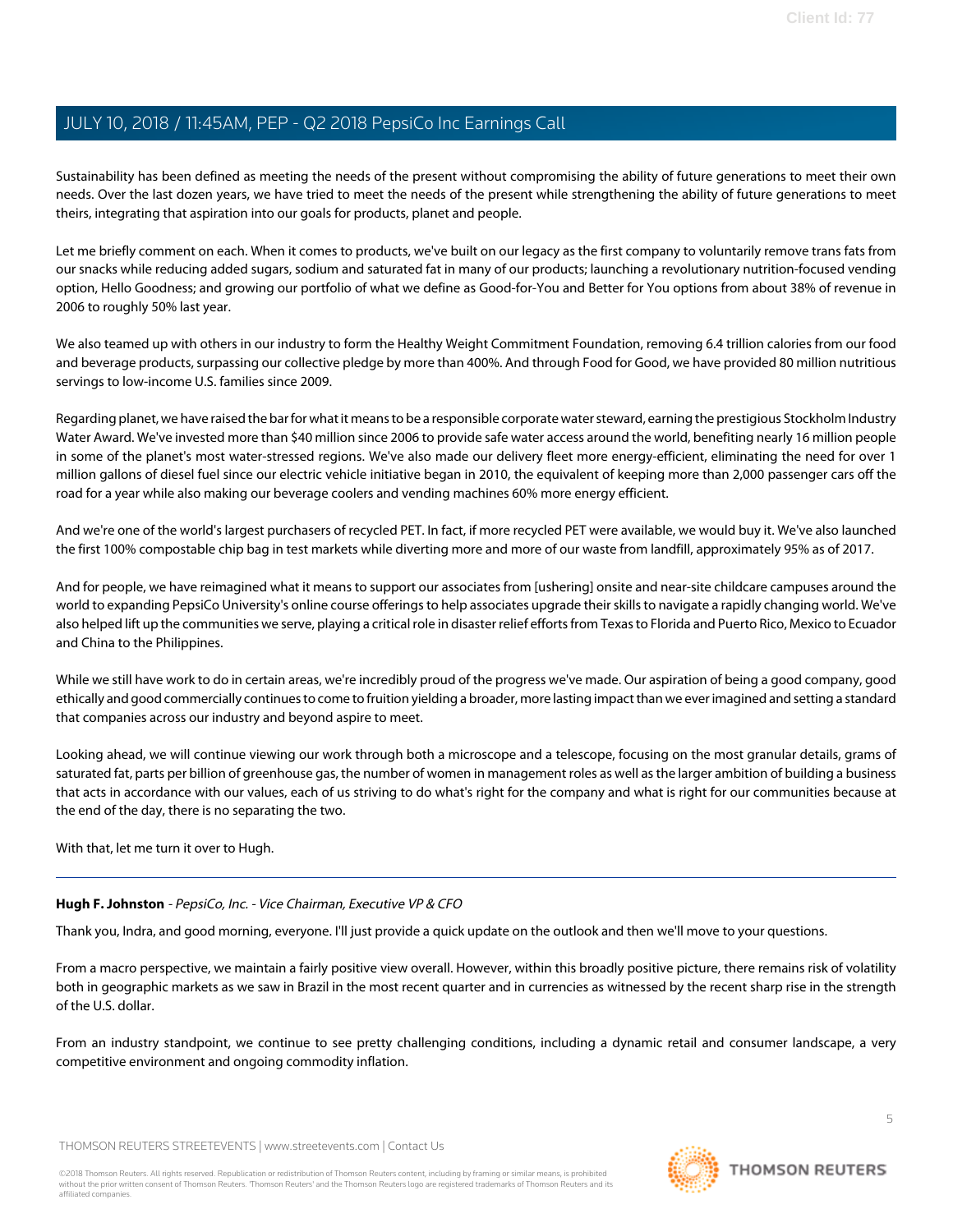So putting this all together and considering our year-to-date performance, our guidance for 2018 remains unchanged. Specifically, we expect organic revenue growth at least in line with our 2017 growth rate or 2.3%.

As we move through the year, our expectation is that we will continue to see some levels of gross margin compression from inflationary input costs. Normally, you would expect to see the gross margin contraction offset with SG&A productivity. But as we have stated previously, with the benefit of a lower effective tax rate in 2018, we are making investments to fortify the business as well as having funded the U.S. frontline bonus and these investments will largely offset productivity-driven margin improvement.

We expect our core effective tax rate to be in the low 20s.

And we expect core earnings per share of \$5.70 or a 9% increase compared to 2017 core earnings per share of \$5.23.

We expect to continue to generate strong cash flow and to exercise disciplined capital allocation with prudent reinvestment into the business. For 2018, we continue to expect free cash flow of approximately \$6 billion, which includes approximately \$9 billion in cash flow from operations, including a \$1.4 billion discretionary pension contribution made in the first quarter, and net capital spending of approximately \$3.6 billion.

We continue to expect to return approximately \$7 billion to shareholders in 2018 with cash dividends of approximately \$5 billion, reflecting a 15% increase in the annualized dividend per share that began with the June payment and share repurchases of approximately \$2 billion.

Finally, as you update your models, I'd like to highlight the following. We expect our rate of earnings growth to be substantially higher in the fourth than in the third quarter. This is due to the timing of investments and the laps associated with last year's natural disasters.

In addition, we expect the previously announced refranchising of our Czech Republic, Hungary and Slovakia business operations to benefit our fourth quarter earnings.

And finally, based on market consensus forecast, we expect foreign exchange translation to negatively impact both net revenue and operating profit in the second half of the year, reversing the ForEx benefits that we had in the first half.

With that, operator, we're ready to take the first question.

#### **Jamie Caulfield** - PepsiCo, Inc. - SVP of IR

Operator?

#### **Indra K. Nooyi** - PepsiCo, Inc. - Chairman of the Board & CEO

Hello, operator?

#### **Jamie Caulfield** - PepsiCo, Inc. - SVP of IR

It's Jamie Caulfield. We appear to be experiencing some technical difficulties in having your questions fed to us.

(technical difficulty)

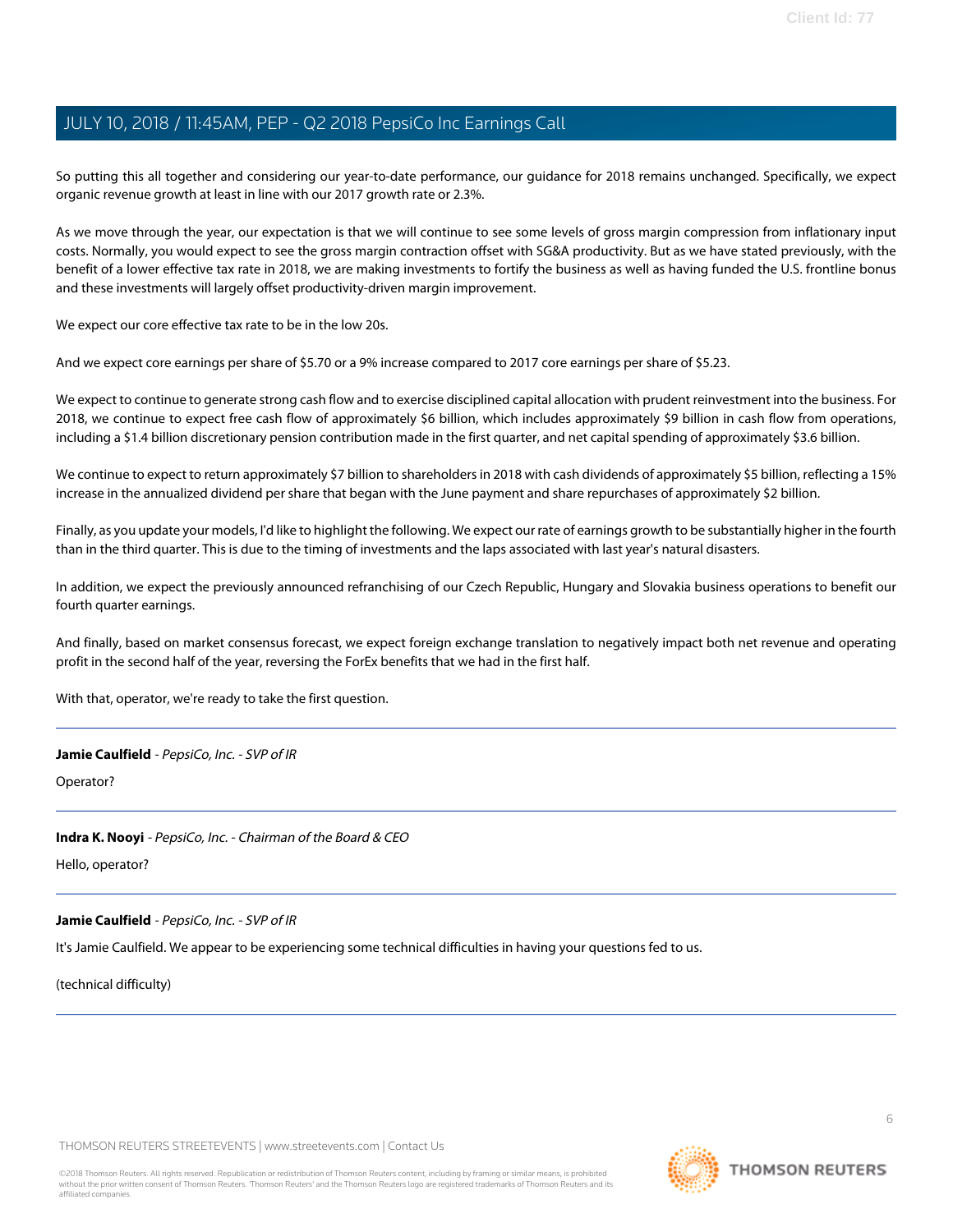# **QUESTIONS AND ANSWERS**

# **Operator**

(Operator Instructions) Your first question comes from the line of Dara Mohsenian of Morgan Stanley.

# <span id="page-6-0"></span>**Dara Warren Mohsenian** - Morgan Stanley, Research Division - MD

So Indra, clearly there's been a lot of investor focus around the number of pressure points in the CPG industry in terms of pricing power, brand demand fragmentation, et cetera, et cetera, and basically that some of the traditional advantages of larger CPG companies are breaking down. In that context, I was hoping you could give us some perspective on if there are areas of significant investment or operational changes at Pepsi going forward beyond what you've already done to help position the company versus some of those industry challenges and how realistic a long-term, high single-digit earnings growth algorithm beyond 2018 is if you need to reinvest against some of those pressure points? And within that answer, I was hoping specifically you could touch on price/mix. You've obviously had strong pricing realization the last few years with the inflationary commodities and the trade and tariff risk. I'd love some updated thoughts on price/mix also within that.

# **Indra K. Nooyi** - PepsiCo, Inc. - Chairman of the Board & CEO

Thanks, Dara. And first of all, I think you asked me about 10 questions within 1 question. But given that we had this technical difficulty, I guess you're entitled to ask these 10 questions. I think you asked a set of very, very interesting questions. I think the changes we are seeing in the industry are quite interesting. And I think the changes that we are seeing benefit companies that have already invested to build scale, build an international footprint and have the right partnerships around the world. I think now is not the time for companies to go and plant flags in new countries and try to start up businesses. So I actually observed that the advantaged CPG companies are small, niche, single-country companies with small brands who grow to a certain level and then flip it or very large, established scale companies who built businesses in multiple geographies. And I don't mean just planting the flag, actually built scale. And I think PepsiCo is one of those few companies that have actually, over the years, invested to build scale, put the right partnerships in place, built a diversified portfolio and actually solidified our presence and we made all the investments over the years. So that part of the investment is behind us. This next tranche of investments relate to digitalization, thinking through more automation in our plants, in our go-to-market systems figuring out how we can unleash more productivity, but more efficiency and effectiveness, not just efficiency, efficiency and effectiveness, so that we can serve the changing retail world in more efficient and productive ways. Because retailers are going to go through their own changes. And they're going to look at a few players to be the anchor suppliers to them while they handle with all kinds of changes with a large portion of the CPG world. And I think PepsiCo with its DSD systems and with its high-velocity categories, its brand portfolio, and most importantly, innovation becomes a very valuable partner across the world. I mean, I've often said this to you, when we had just snacks or beverages going to large European retailers, we were like 37 or #50 on the list. Now with our combined approach and our Power of One approach, we're in the top 5 or top 7 suppliers driving a lot of the growth. So they look at us and say there are these large companies that drive a lot of growth in our anchor suppliers that we should just have great relationships with, leave them aside while we focus on all the other players that we need to either prune the portfolio or figure out how to make them more efficient. So we're making investments in digitalization, more automation in plants, rethinking our innovation process and making sure that we fragment -- or segment our innovation between premium, mid and value and deal with each country and each marketplace with that sort of an architecture. And then we're getting better and better at lifting and shifting across the world. So Dara, I don't think there are big bursts of innovation required. All that we are doing is investing as we go along. And I think Hugh talked about the fact that we've been making investments in the business. We've been doing that deliberately and carefully over the years. And we're going to continue to do that. We're going to look for ways to unleash productivity. And every time we have productivity, we're going to see how we judiciously reinvest in the business so that we can keep this engine going. And in terms of price/mix, innovation is a big driver of price/mix as is revenue management. And we're improving our revenue management skills all the time, applying more digital tools. When it comes to innovation, we are thinking more and more about segmenting our innovation. And we're also thinking about how to incubate a niche company within our big company and that's what we are focused on in every big region of the world. So overall, we feel very comfortable with our overall strategy.

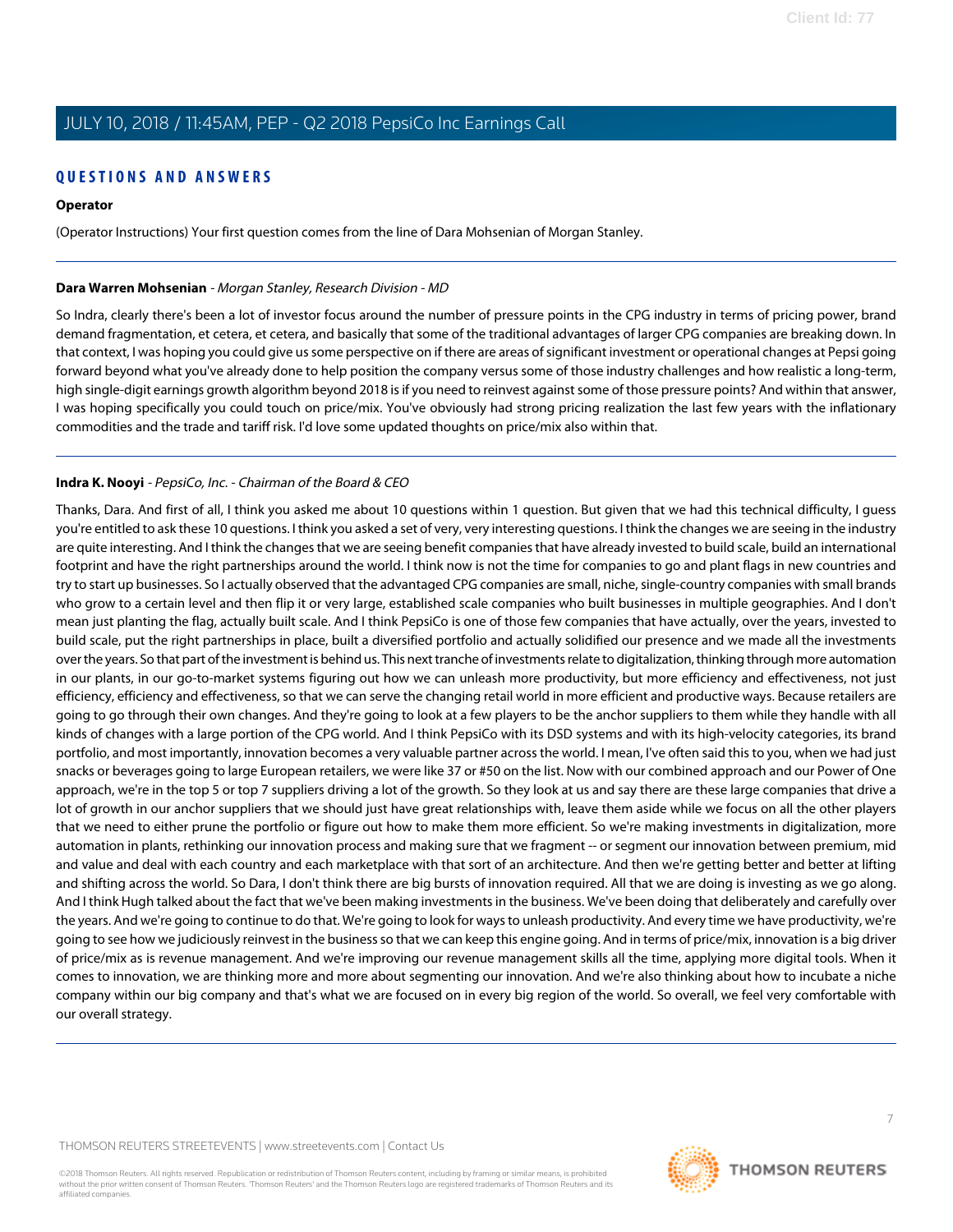### **Operator**

Your next question comes from the line of Andrea Teixeira of JPMorgan.

### <span id="page-7-0"></span>**Andrea Faria Teixeira** - JP Morgan Chase & Co, Research Division - MD

So I appreciate your answer to Dara, but I was hoping if you can update us on your outlook for NAB since the last call as you are considering strategic alternatives [in the light] of this combined approach with technology you just mentioned using the [OTN] example. I would appreciate if you can elaborate.

### **Indra K. Nooyi** - PepsiCo, Inc. - Chairman of the Board & CEO

I'll provide some opening comments, Andrea, and toss to Hugh to give more color. What we told you in the last call is that you should expect to see sequential improvement in North American Beverage performance. That's exactly what we are focused on and that's what we're delivering. Every part of the business in North American Beverages is showing sequential improvement. In the second part of Q2, we saw significant improvement in performance, and as we go into Q3, we feel good about the trend rate. We are playing a very responsible game in terms of advertising and pricing. And with commodity inflation, we will continue to play a responsible -- take a responsible position in this marketplace by pushing through pricing. So at the end of the day, our North American Beverage business, which participates in a highly competitive category, needs to be managed very, very carefully especially at a time when there are changes in the marketplace from lots of competitive activity. And look, there's always going to be short-term [reservations] when competitors go through major changes in their business models. Our challenge is to maintain a very steady hand and make the PepsiCo portfolio work for us, and that's what we've been doing. I don't know, Hugh, if you want to add anything to this.

### **Hugh F. Johnston** - PepsiCo, Inc. - Vice Chairman, Executive VP & CFO

The only thing I would add, Andrea, is hopefully you all have seen that this management team is always focused on creating value both in the short term and in the long term and achieving the right balance between the two. And as we look at all of the businesses, that is our most significant focus and I think we will continue to do that just as we have.

#### <span id="page-7-1"></span>**Operator**

Your next question comes from the line of Pablo Zuanic of SIG.

### **Pablo Ernesto Zuanic** - Susquehanna Financial Group, LLLP, Research Division - Senior Analyst

Look, 2 quick questions. One, I understand that you're reinvesting [overall] the tax benefits, but can you clarify whether that's more heavily geared to reinvesting in beverages? Or is it pretty much evenly across the business? And the second question, which is related to that, when you see a success that Coca-Cola has had with the Diet Coke new products and with a Coca-Cola Zero Sugar, any thoughts in terms of how things will be done different on the Pepsi side of things? And the reason I ask that is that if the brands themselves haven't been improved in terms of innovation, how much is reinvestment in more marketing going to help?

### **Indra K. Nooyi** - PepsiCo, Inc. - Chairman of the Board & CEO

Pablo, we reinvested tax benefits in additional media for NAB and wherever the businesses needed investment, we put it in. The idea is not just to invest, it's to reinvest judiciously so that we get a return from the investments. And we also reinvested some of the tax benefits in our frontline bonus, so that especially people in the United States where the tax benefits really accrued can benefit from the upside. Now when it comes to our North American Beverage business, we are investing in CSDs, especially trademark Pepsi. And we're investing more in trademark Pepsi because we saw a stepped up investments in media from our competition, so we're doing that. When it comes to the Zero Sugar portfolio, both between

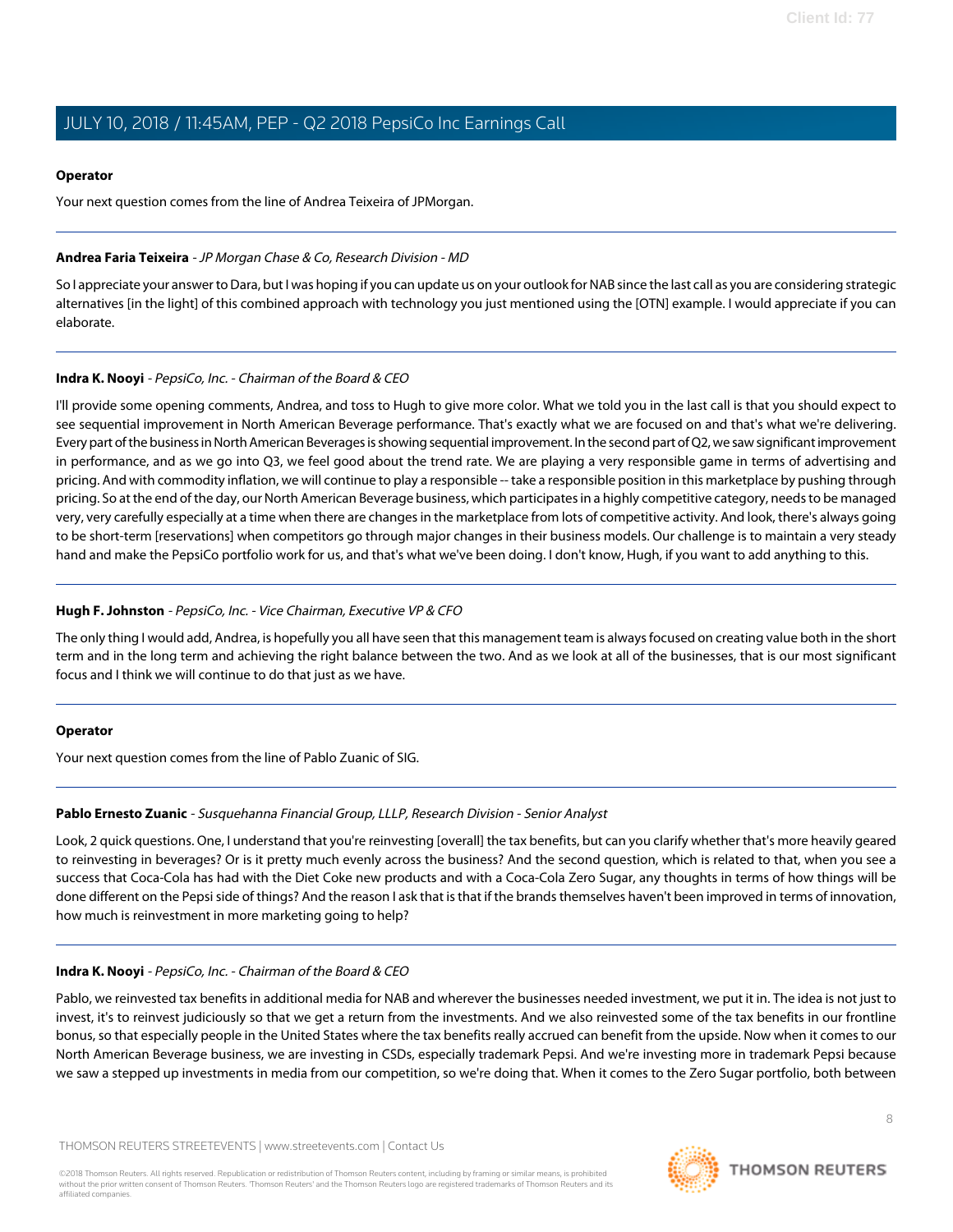Diet Pepsi and Pepsi Zero Sugar, Pepsi Zero Sugar is growing extremely well, extremely well. I mean, it's a -- I hate to use the word flying off the shelves, but it's doing exceedingly well. When it comes to Diet Pepsi, Diet Pepsi is also back to good performance. And I have to tell you, the flavor portfolio on Diet Pepsi and whatever competition launched, you might want to look at the numbers in a little bit more detail because I think it's a mixed bag. We have to be careful not to draw too much innovation to this marketplace and sort of obfuscate the numbers. From our perspective, our Zero Sugar portfolio between Diet and Zero Sugar, is doing well and is doing well on a sustained, consistent basis. And we are playing the long game, Pablo, in terms of overall liquid refreshment beverages. And we think that, that's the right way to play this beverage game and we feel good about where we are headed.

#### **Operator**

<span id="page-8-1"></span>Your next question comes from the line of Bryan Spillane of Bank of America.

### **Bryan Douglass Spillane** - BofA Merrill Lynch, Research Division - MD of Equity Research

Hugh, I just wanted to pick up on you made a comment in terms of the forward guidance about gross margin still being under pressure in second half. So I guess, a couple questions. I guess that implies we should expect that gross margins might be down in the second half and then maybe what some of the pressure points are, what sort of inflation and I guess also maybe transactional FX. If you could just kind of walk us through what's going to drive that pressure in gross margins in the second half and maybe what mitigation you might have as we look forward into '19?

### **Hugh F. Johnston** - PepsiCo, Inc. - Vice Chairman, Executive VP & CFO

Yes, Bryan, happy to do that. So a couple comments. When I say gross margins under pressure, I'm talking about relatively nominal pressure as we've seen over the last several quarters. A combination of a couple of factors on gross margin: number one, obviously commodity inflation has picked up a bit. Certainly, we've seen a bit more in oil, and in addition to that, in aluminum. Second, transport costs have also been under some pressure with the driver shortage in the United States. And then, third, in international markets, as you know, where we have seen some inflation, we do tend to price a bit behind inflation and try to drive productivity in order to offset that. And then, obviously, we're reinvesting the tax benefit in the form of new capabilities, so you don't see the productivity flow through as you normally might in SG&A. So those are the several factors that are driving it. Overall, as I said, we expect full year to be on the 9% that we originally committed to and we're balancing the internal workings of the P&L to make that happen.

### <span id="page-8-0"></span>**Operator**

Your next question comes from the line of Ali Dibadj of Bernstein.

### **Ali Dibadj** - Sanford C. Bernstein & Co., LLC., Research Division - SVP and Senior Analyst

So just wanted to ask a little bit more about the sustainability of your results going forward along 3 dimensions. First is the sustainability of onetimers, like Thailand and Britvic and coming up on Czech Republic here in your core results. Should we continue to expect things like that to be a consistent part of your algorithm going forward? How much more of those types of things you have to sell? Second, in terms of pricing, it continues to be a big driver obviously for Latin America and you're willing to continue to sacrifice a little bit of volume there again. How much longer do you think that's sustainable? And then, third, on NAB improvements, very pleased that they're on track, both you and I. If you can give us more about whether you believe that was actually driven by advertising increases? Was there an advertising increase in particular in NAB overall as opposed to just Pepsi because you called out Pepsi, but I don't see it in the release for the segment NAB. Or is there something else that drove that improvement? And so will that improvement you guys believe continue not just going through this quarter, but going forward?

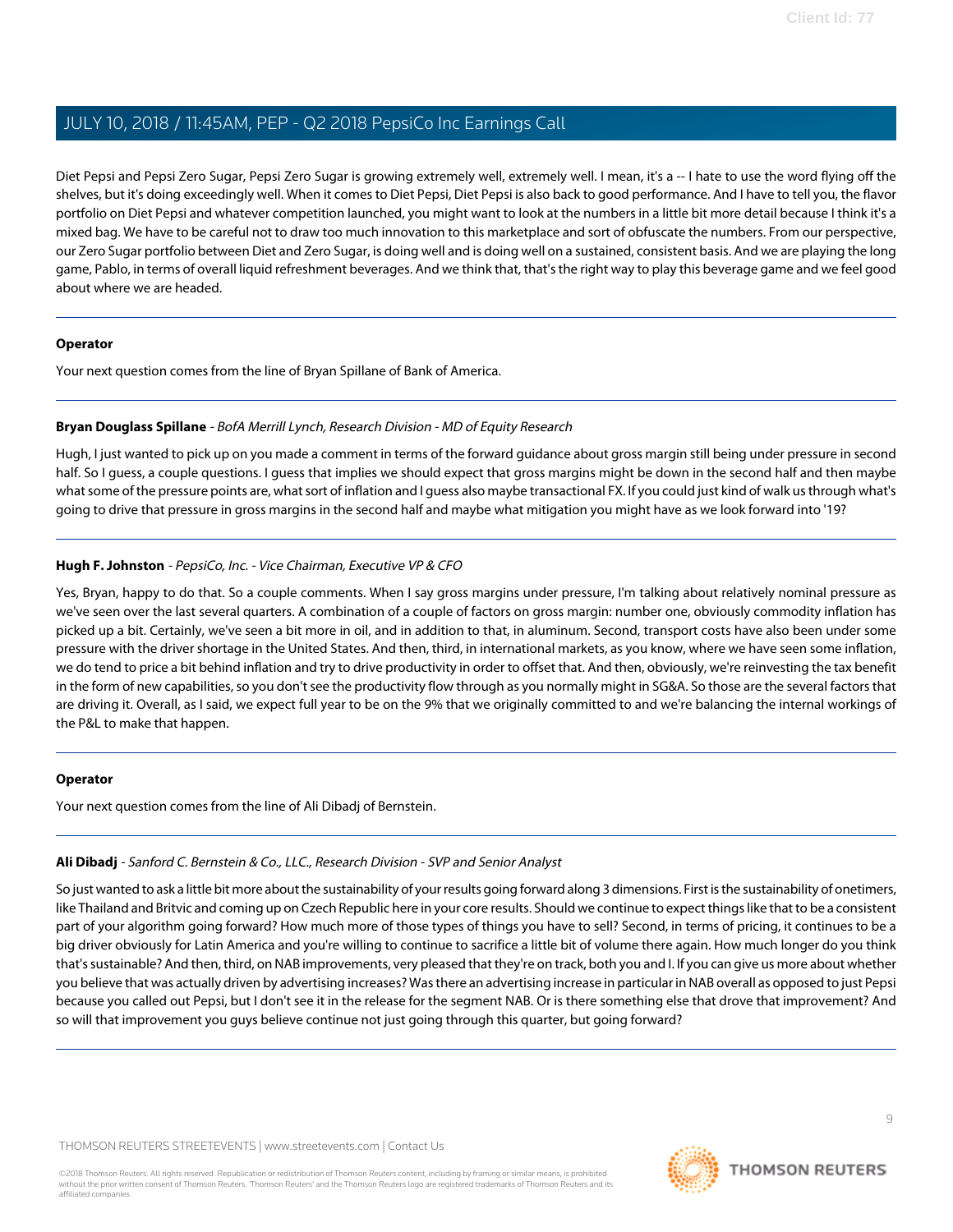### **Indra K. Nooyi** - PepsiCo, Inc. - Chairman of the Board & CEO

I'm going to take the third one and then, Hugh, I'm going to toss it to you to talk about the first 2, okay? NAB improvement, again, Ali, as I mentioned, we are playing the LRB game. We are looking to improve our position in the liquid refreshment beverage category because we play in pretty much every category in LRB, most of them, but very, very strong brands. And in terms of A&M spending, we increased A&M spending on trademark Pepsi as we mentioned we were going to do. And because the A&M gets [curved in], you'll see the benefits flowing through in Q3 and Q4 more as we go through. And we are seeing the improvement in brand health metrics and we are seeing a sequential improvement in the performance of the business. So believe me, we are focused maniacally on tracking the performance and the results of all of our increased spending. And what we're seeing in the results that gives us confidence to tell you what we told you on the call today. So on balance, we are feeling good about the NAB performance trends. Now let me turn it to Hugh to talk about the onetimers and pricing, especially in countries like -- regions like Latin America.

### **Hugh F. Johnston** - PepsiCo, Inc. - Vice Chairman, Executive VP & CFO

Yes, happy to, Ali. In terms of onetimers, if you look at our record over the last 4 or 5 years, we've always had some onetimers in whether it's refranchising of businesses or sales of businesses or assets. So that's going to continue to be a factor as it has been. In terms of Latin America, without a doubt, where you have high-inflation environments, we've tended to price through the vast majority of that inflation, and as a result, it's improved our revenue results, sometimes at the expense of volume. As you see the inflation rates come down in those countries, obviously our pricing will diminish, but we do expect that our volume will pick up as a result of that. And we expect to continue to see strong results out of Latin America and other places that have historically had high inflation where the numbers have come down a bit.

### **Indra K. Nooyi** - PepsiCo, Inc. - Chairman of the Board & CEO

I think the most important thing on onetimers, Hugh, we don't do onetimers to deliver earnings. We do onetimers because we think it's the right business model for those countries. And what we're trying to do is to strengthen the core business so that we have the right partner to boost the performance of the beverage business in certain markets, we'll franchise it to them. And if we think we are better off operating it, we'll do that. So I think we use onetimers in a very judicious, strategic way to improve the overall performance of the company.

#### <span id="page-9-0"></span>**Operator**

Your next question comes from the line of Judy Hong of Goldman Sachs.

### **Judy Eunjoo Hong** - Goldman Sachs Group Inc., Research Division - MD, Senior Analyst & Co-Head of the GIR Asian Professionals Network

So Indra, I guess I just wanted to get a little bit more color on the Gatorade performance. Trends have gotten a little bit better recently. The comps are getting easier, so maybe that's also helping. But just wanted to also get a better sense of maybe some of the brand health metrics that you talked about as really to -- maybe that was, I think, more of a Pepsi trademark comment, but on Gatorade specifically. And then as you think about Gatorade Zero, a little bit more color just in terms of the positioning of that particular line and how much marketing investments that you're making on that line?

#### **Indra K. Nooyi** - PepsiCo, Inc. - Chairman of the Board & CEO

Gatorade is actually doing very well and whether it's helping, for sure, but the underlying Gatorade trademark is very, very strong. And Gatorade always attracts new players into the marketplace and they come in with either lower prices or they try to come in and build distribution and they might take a few share points in any quarter or two. But then, over time, if you look at it over a period of 5 or 7 years, the Gatorade franchise has been extremely resilient and has basically held onto its leadership position. We've innovated to build shoulders with the Gatorade recovery drinks, the Gatorade Chews before you start exercising and then we have segmented along flavors and then across different sports. Many of our consumers wanted a Gatorade Zero for the light exerciser who didn't want the carbohydrates that real athletes needed. And so we launched Gatorade Zero.

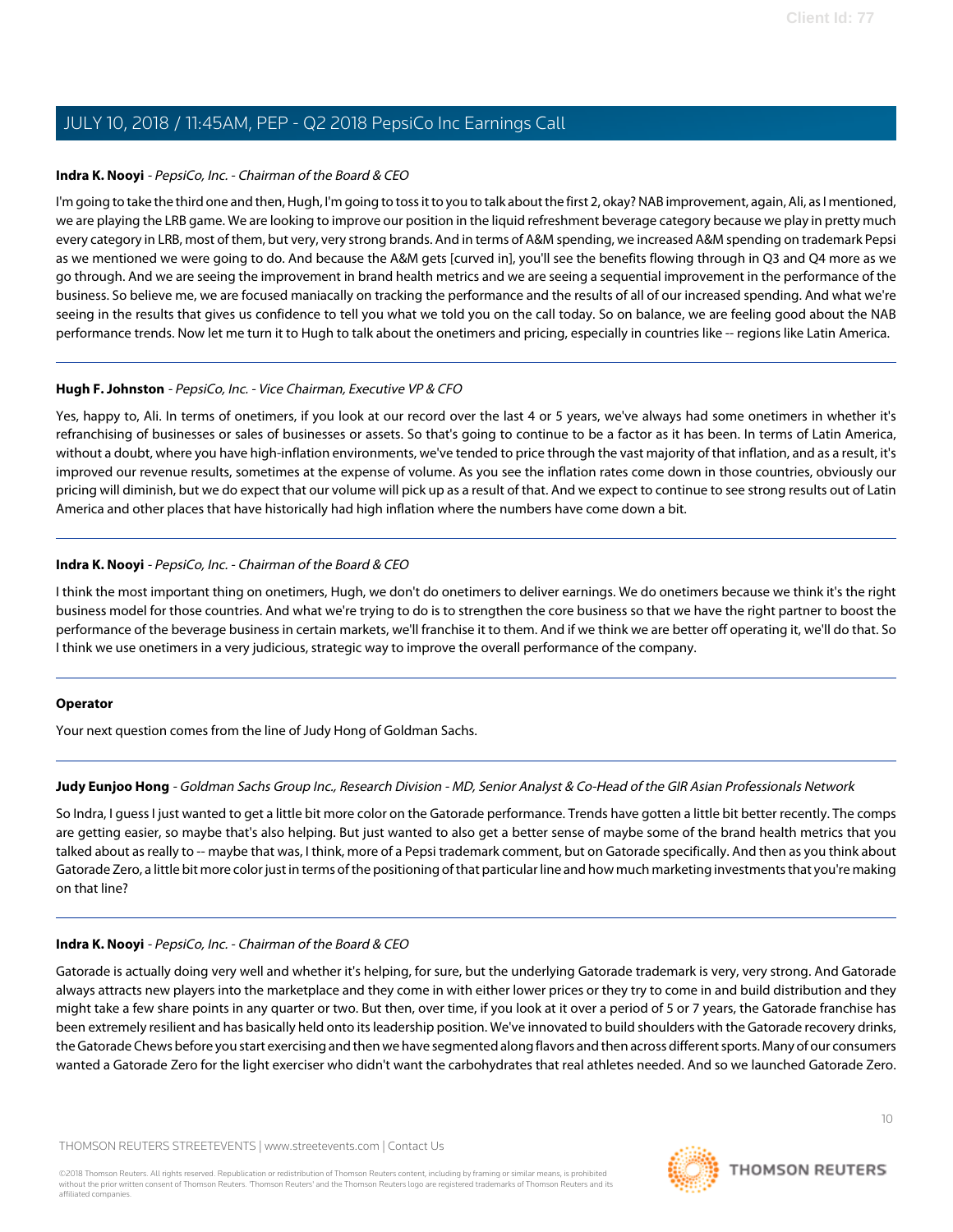Even though there's Propel also, they wanted to be seen with a Gatorade, so we launched Gatorade Zero. And we keep advertising along the entire trademark. And we have never wavered from advertising to athletes and to active exercisers and that's going to be a continuous focus of Gatorade. It's a very strong, resilient franchise and we feel good about where it is and where it's headed.

#### **Operator**

<span id="page-10-0"></span>Your next question comes from the line of Lauren Lieberman of Barclays.

### **Lauren Rae Lieberman** - Barclays Bank PLC, Research Division - MD & Senior Research Analyst

I was curious you had mentioned sort of 2 different types of comments around brands and innovation. So one bucket was sort of the discussion of lift and shift continuing to support and build your biggest franchises. And then, Indra, you also mentioned the idea of incubating niche brands or companies within market. So was curious if you could kind of put those 2 together, and in particular, what I've been most curious about is how PepsiCo is thinking about a small brand strategy if you want or need to have one in the beverage business? Because when I look at some of the work you've done in the last 2 years, LIFEWTR, bubly, it's very much a strategy of drive a blockbuster win, not build something slowly and patiently through single serve and discovery. So I was curious your thoughts around the viability of a small brand strategy within PepsiCo and if that was something you were focusing on?

### **Indra K. Nooyi** - PepsiCo, Inc. - Chairman of the Board & CEO

It's actually a great question, Lauren. Actually, if I look back especially the last 5 years of beverages, we've had some spectacular new products, which for any small startup company would have been a blockbuster. But for PepsiCo, because we put it through DSD system, unless it reaches a scale of a LIFEWTR or bubly in the first 12 to 18 months, we can't support it because many times the space has to come out of the core cooler or the core aisle. And so we look at differential velocities and then the DSD system tends to kill it. And if I look at products like Lemon Lemon from last year, it was rated the best new product launch of last year. It reached a pretty impressive level of sales, yet on the DSD system it didn't do that well because it was cannibalizing space from a core CSD category. So what we have created now is this new entity within PepsiCo called The Hive. It's a separate group. Just like we did with the e-commerce, we've taken it out of the core headquarter. It's going to be an entrepreneurial group that's going to take some of the best new products that we launched and reached a certain size, but we never really allowed it to thrive in the DSD system. We will nurture it and incubate it in whatever distribution system they think is the best for it. And when it reaches a certain size, we can decide whether it should come into the DSD system or not. And this group is also going to look at other venturing brands they can bring in. And we want to create an environment where we have a business within a business, a small entrepreneurial sort of agile group that's thinking about the new age consumer that loves discovery brands while allowing the big brands to thrive in the overall mother ship. This is not new to PepsiCo North America. We are doing something like this in Europe also. It's a very local business, so we have to be careful not to make it global. It's a very local business. And we're going to play with these businesses because there is a consumer that is willing to pay for discovery brands and they can reach a decent level of growth. And so we're going to go off and see how to make it happen. We're feeling excited about what we've just launched. Let's see what happens the next few months and years.

#### <span id="page-10-1"></span>**Operator**

Your next question comes from the line of Steve Powers of Deutsche Bank.

### **Stephen Robert R. Powers** - Deutsche Bank AG, Research Division - Research Analyst

So going back to North American Beverages for a minute. It does indeed look like we're on track for a return to growth in the second half, which is great. I'd just love a little bit more context about what you might feel are the top success factors in that path, whether it's key launch like Gatorade Zero, better realized price/mix as inflation builds more of an inflection in core Pepsi or just are there 1 or 2 priorities on your scorecard that you could call out for us, that'd be great. And then, secondly, as you've been open about your ongoing assessment of strategic options for the bottling

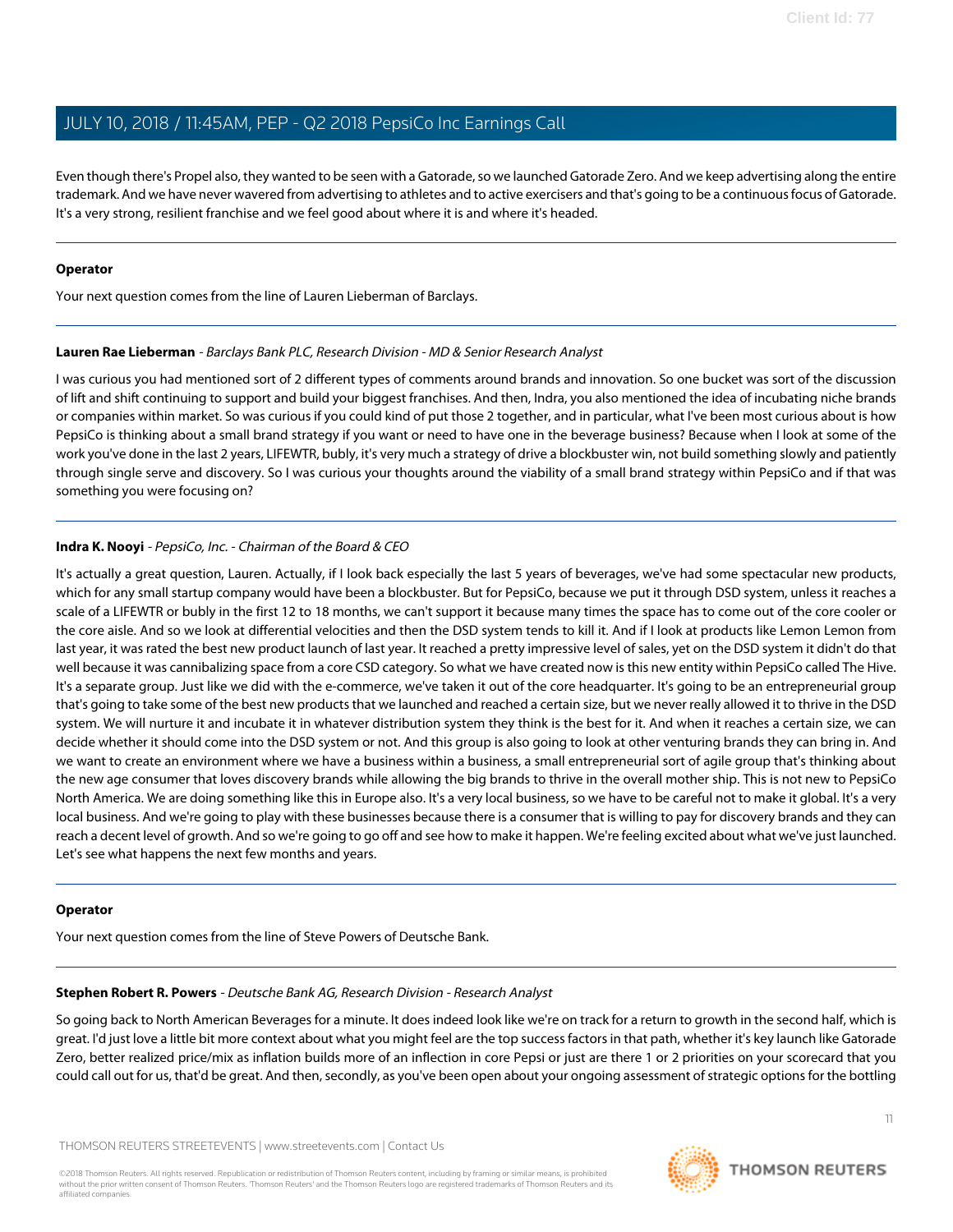utility, as you called it, whether that's constituting a stand-alone entity or putting it in the hands of multiple franchisees or keeping it as part of PepsiCo, I'm just curious as to whether or not you've narrowed in on any subset of those options? Or what the time frame might be for you being in a position to communicate your path forward to the market?

### **Indra K. Nooyi** - PepsiCo, Inc. - Chairman of the Board & CEO

Hugh?

### **Hugh F. Johnston** - PepsiCo, Inc. - Vice Chairman, Executive VP & CFO

Yes, Steve, happy to answer those questions. First, in terms of the priorities, if nothing else, what we saw last year and we've certainly seen in this year, we need to be able to both make sure the big businesses are on track in North America Beverages. Those big businesses obviously are Pepsi, Mountain Dew and Gatorade. What we've seen over the last couple of quarters is certainly a strengthening in the Mountain Dew business, both the core green bottle business as well as the innovation with Ice and now the return of Baja Blast, which has always been a Mountain Dew fan favorite. Second obviously is Gatorade. Gatorade certainly is a business that's now back on track and we're very excited about the innovation. Gatorade Zero really meets, I think, a very unmet need for the lapsed Gatorade user because, as Indra pointed out earlier, they just don't want the calories, but they want the Gatorade brand. And then Pepsi where we knew we needed to increase the advertising. We knew we needed to have a good campaign this year. That obviously takes longer to do. The quantity is easier to turn on, but just getting into consumers' minds takes a period of time. So first sort of big priority is making sure the big businesses are doing well. Second is continue to execute against the innovations in the newer categories, whether it's bubly or continuing to execute LIFEWTR or continuing to make sure newer brands like KeVita do well. That's the additive that sort of creates the growth in the business. The core brands grow at a certain rate, and all of those new innovations create the incremental growth. So I think we need to be able to do both. North America Beverage is obviously of big, nuanced, complex business and we need to do more than 1 or 2 things well, we need to do most things well for that business to perform and that's what you see happening. Regarding strategic options, nothing new to report on that. We'll continue to look at options to create value not only in that business, but across all of our businesses.

#### <span id="page-11-0"></span>**Operator**

Your next question comes from the line of Bonnie Herzog of Wells Fargo.

### **Bonnie Lee Herzog** - Wells Fargo Securities, LLC, Research Division - MD and Senior Beverage and Tobacco Analyst

So I just wanted to talk about Frito-Lay North America. Your growth really has been impressive both on the top and bottom line. So how sustainable is this from a long-term perspective? And then could you guys walk through for us any productivity initiatives that you've specifically implemented in Frito-Lay that you possibly could implement across the rest of your businesses?

#### **Indra K. Nooyi** - PepsiCo, Inc. - Chairman of the Board & CEO

I mean, Frito-Lay, the reason the growth is impressive is because Frito-Lay plays in salty snacks and the entire macro snack space is there for the taking. And so Frito-Lay focuses on the core and then inches out of the core by taking occasions from the rest of macro snacks. And the innovation engine is very geared to going out and building both frequency and penetration and picking up more and more snacking occasions. And as long as they keep doing that, they should be able to deliver the growth. The DSD apparatus is an extremely impressive machine and that actually helps sustain Frito-Lay's growth. In terms of productivity initiatives, we've talked about GES, Bonnie. GES is now rolling out to multiple locations. It's doing 2 things: one is delivering more productivity, but more importantly, it's debottlenecking the system because it's allowing us to put more SKUs and be more customer-specific in our picking. And so GES has actually been a big benefit for us. And then deploying more digital technologies across Frito-Lay is actually delivering more productivity. The good news is as North America -- tools that North American Beverages develops goes to Frito-Lay and what Frito-Lay develops comes to North America. And so we have a wonderful transfer of knowledge and tests that's happening

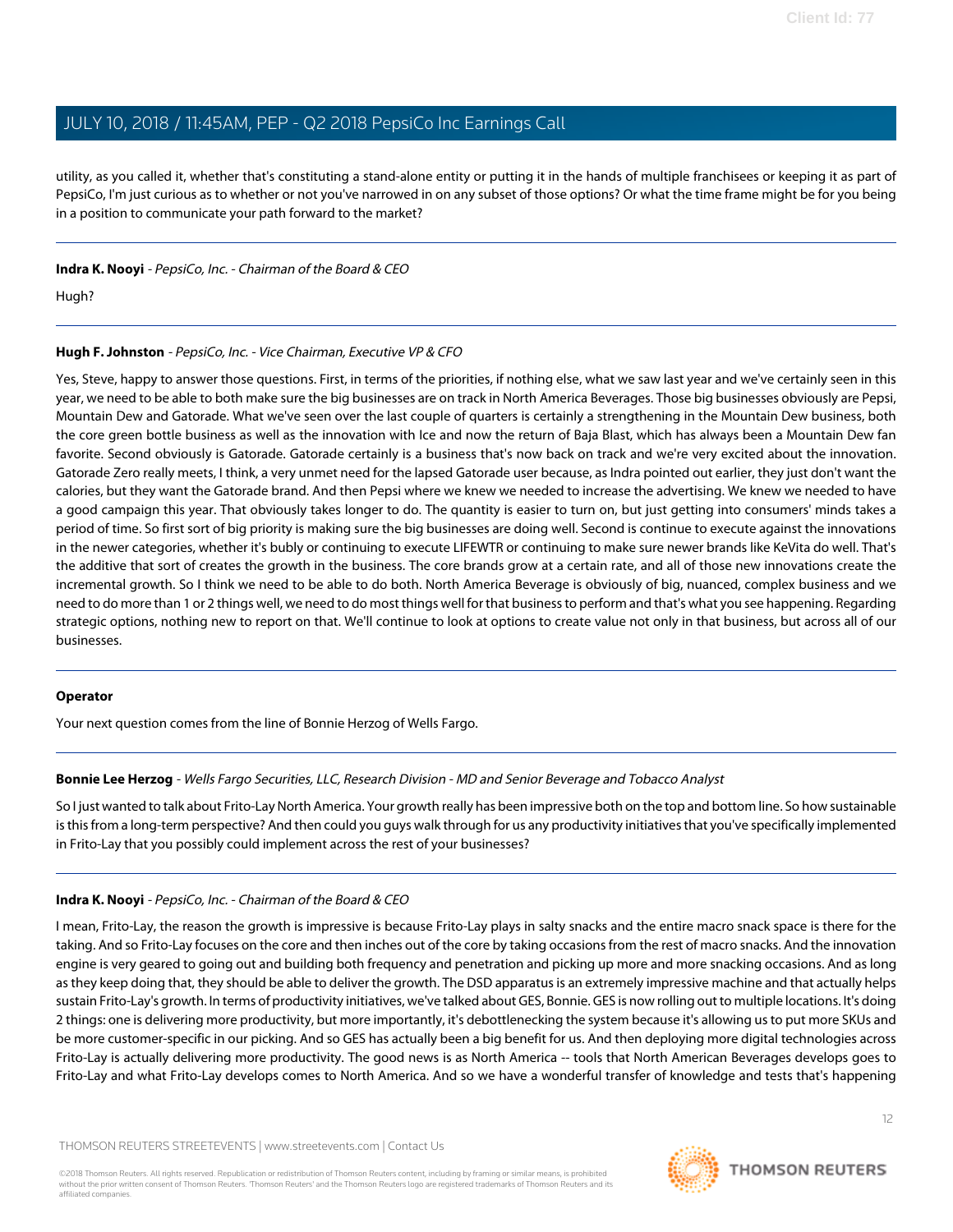between the 2 businesses. And so we can take the customer base, both traditional trades -- up and down the street and big organized accounts and figure out how to serve them better, whether you call it geo box at our beverage business so GES and Frito-Lay, there's a lot of information exchange going on. And overall, I think both businesses are high-velocity businesses and they're able to unleash productivity to reinvest to keep this growth engine going. Do you want to add anything, Hugh?

### **Hugh F. Johnston** - PepsiCo, Inc. - Vice Chairman, Executive VP & CFO

No, I think you've captured it very well.

#### **Operator**

<span id="page-12-0"></span>Your next question comes from the line of Amit Sharma of BMO Capital Markets.

### **Amit Sharma** - BMO Capital Markets Equity Research - Analyst

Indra, a quick clarification. You did say you expect to take pricing in NAB CSDs. Can you talk about how quickly we should expect you to roll out pricing and to what extent? And then another one, gas prices are now a multiyear high. Are you seeing any change in consumer behavior especially in the c-store channel?

### **Hugh F. Johnston** - PepsiCo, Inc. - Vice Chairman, Executive VP & CFO

Yes. To answer your first question first, I think you'll see incremental pricing benefit in the third quarter and then you'll see more in the fourth quarter. Regarding gas prices, convenience channel was up about 3%, I believe, overall for the second quarter. So I think given the healthiness of the overall economy, that's more than offsetting the gas price increases.

#### <span id="page-12-1"></span>**Operator**

Your next question comes from the line of Mark Swartzberg of Stifel.

#### **Mark David Swartzberg** - Stifel, Nicolaus & Company, Incorporated, Research Division - MD

Hugh, just for you. On CapEx, could you remind us why the \$3.6 billion is higher than it's been historically and how representative you think that is of future CapEx either in absolute terms or relative to sales?

#### **Hugh F. Johnston** - PepsiCo, Inc. - Vice Chairman, Executive VP & CFO

Yes. So our previously discussed long-term guidance is equal to or less than 5% of net revenue. No update on that right now. Bigger investments in a couple of places. Latin America, we've seen capital spending go up as we've implemented some of the GES solutions that Indra has mentioned on the previous question. Number two, we're investing more in Frito-Lay because we're identifying projects to drive continued growth and productivity. And number three, North America Beverage, as the single-serve strategy has continued to be successful, we're adding capacity in certain places.

#### **Operator**

Your next question comes from the line of Robert Ottenstein of Evercore.

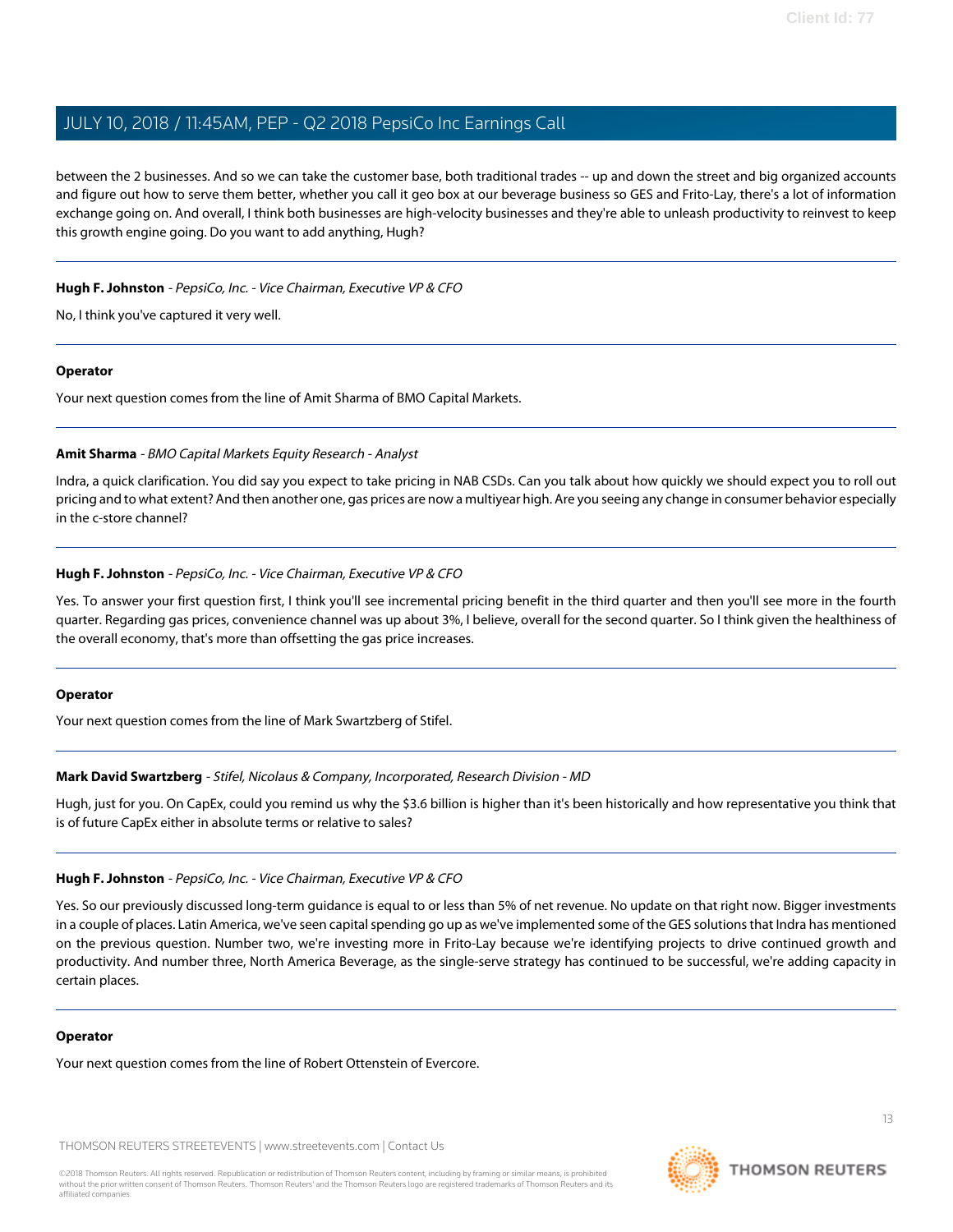### <span id="page-13-0"></span>**Robert Edward Ottenstein** - Evercore ISI Institutional Equities, Research Division - Senior MD & Head of Global Beverages Research

Indra, in the past, you've given us a little bit more color in terms of market share gains and value share gains and clearly you're doing very well outside of the U.S. Can you perhaps give us a little bit of sense of where you're gaining share in important international markets and where things are more challenging? And then, secondly, bubly, off to a great start. Perhaps if you could maybe stand back a little bit and give us a sense of where you see yourself taking your water strategy and what percentage of the business it is right now.

### **Indra K. Nooyi** - PepsiCo, Inc. - Chairman of the Board & CEO

In terms of share gains internationally, I think overall salty snacks globally, I think, in 75% of the markets we are holding or gaining share. Remember, internationally, we also have a lot of local low-cost competitors. In spite of that, I think 70%, 75% of the markets we hold or gain share. I think in 60% of the markets, we're gaining share. In about 75%, we either hold or gain. I'm giving you rough numbers, Robert. In terms of beverages, again, in many of the markets that we participate, as PepsiCo, about 50% or 60% of the markets, we're actually holding or gaining share. Then the other markets, we go in and out. One quarter, we may gain share. One quarter, local competitor or a global competitor may gain share. So we trade shares on a quarterly basis based on what we are lapping or what specific blockbuster marketing initiative is being implemented at that time. But overall, what we are focused on is, on an annual basis, how do we make sure that we don't do anything crazy just to gain share. We participate in a very responsible way. And somewhere between 60% and 75% of our markets, if we can hold or gain share, that's a very sustainable, deliberate strategy. And that's really what we are focused on globally both the snacks and beverages and now more and more in our nutrition businesses, which we are trying to figure out what the relevant marketplace is and how do we calculate a fair market share number. So that's, roughly speaking, where we are on share.

### **Hugh F. Johnston** - PepsiCo, Inc. - Vice Chairman, Executive VP & CFO

On water, Indra, just I'll finish Robert's question. It's about 12% of our volume, Robert, round numbers. And in terms of water strategy, obviously we have a case pack water business that provides baseload volume and then we are increasingly segmenting that business, whether it be with flavored still waters, whether it be with flavored sparkling waters in the form of bubly, whether it be in the form of LIFEWTR, which obviously appeals to a large consumer segment and one that continues to grow well for us. So I think you'll continue to see us segment the water category into profitable niches to go along with the large-scale case pack water businesses.

### <span id="page-13-1"></span>**Operator**

Your next question comes from the line of Nik Modi of RBC Capital Markets.

### **Sunil Harshad Modi** - RBC Capital Markets, LLC, Research Division - MD of Tobacco, Household Products and Beverages

So Indra, I was hoping you can provide some of the logic behind the various refranchising initiatives PepsiCo has undertaken in the international markets and how any early learnings could inform the beverage strategy in the U.S. and I guess the main question is, is it even translatable, that would be really helpful to understand.

### **Indra K. Nooyi** - PepsiCo, Inc. - Chairman of the Board & CEO

Nik, I'd tell you that's a good question and let me just offer some points. When we refranchise, it's usually to somebody who already has a portfolio of beverages. Because Pepsi internationally, in many markets, we don't have a full lineup of beverages. We participate only in a small lineup. We partner with somebody who has their own LRB products and together we cover the entire line. An example would be something like a Postobón in Colombia that has their own line of noncarbs. And then we come in with our portfolio, and together, we have a fantastic leadership position in Colombia. What we are looking at, and Hugh talked about our Czech Republic, Hungary and Slovakia beverage operations, we're refranchising it

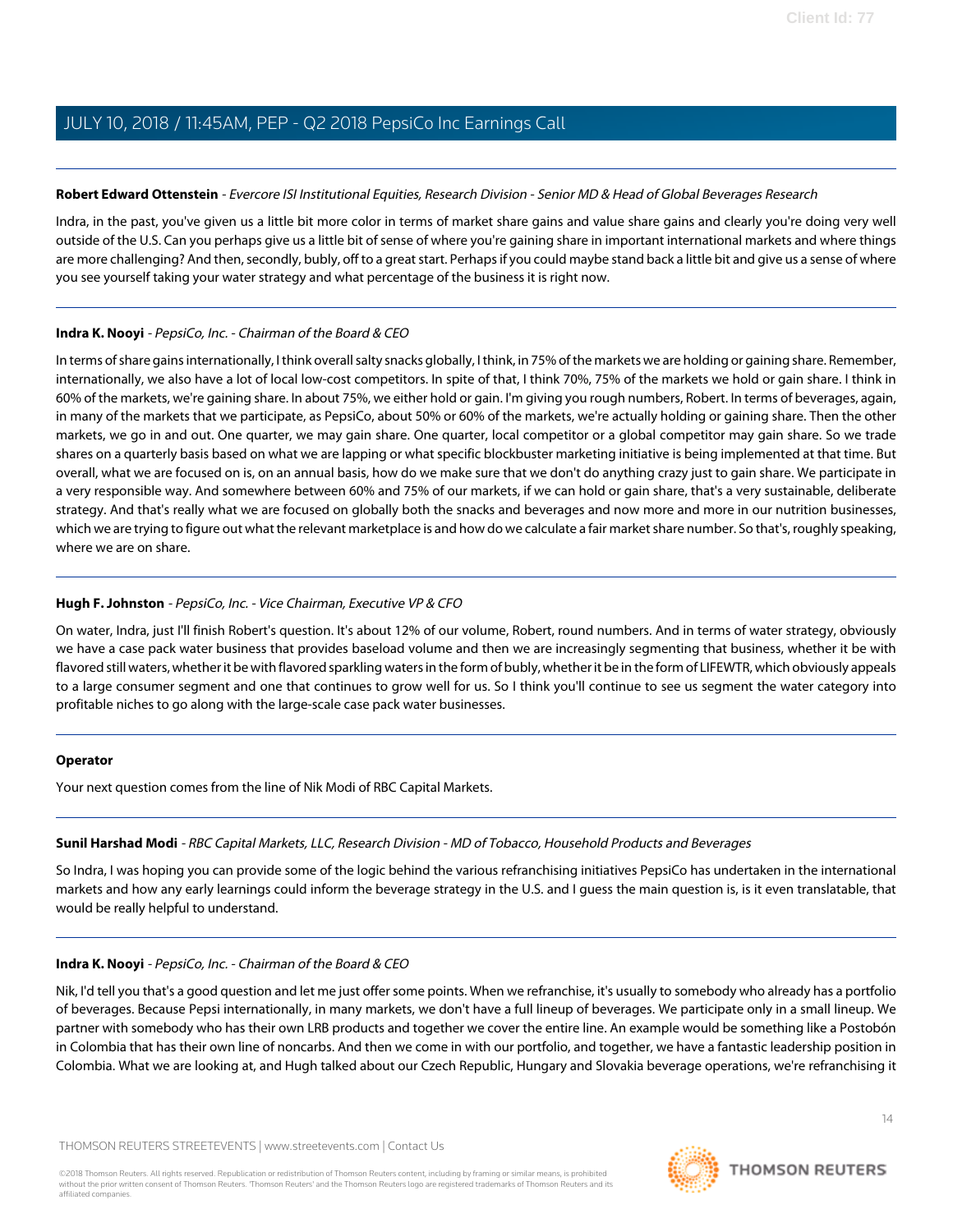to a partner who already has a lineup of LRB and we complete the portfolio. So our system actually is much more robust than people realize because, as a system, we are much stronger than just PepsiCo in the international beverage business and that's why we feel good about the beverage business. And the early learnings are make sure if you're going to refranchise, refranchise to somebody who knows how to run the beverage business and they have a portfolio that, together, the 1 plus 1 is a 3 not detracting from our own performance. So that's all we are going to focus on going forward and those are the learnings from our beverage refranchising.

#### **Operator**

<span id="page-14-0"></span>Your next question comes from the line of Bill Chappell of SunTrust.

#### **William Bates Chappell** - SunTrust Robinson Humphrey, Inc., Research Division - MD

Question on just the momentum on NAB that you talked about as it's kind of started slow and had good momentum at the end. I mean, that tracks with kind of what we saw in North America weather in terms of cold and wet late March, April, early May and then came back roaring and then very hot. So trying to understand what you see that makes you feel that it's beyond weather, I mean, lifting the whole category? Are you seeing kind of market share? Especially in CSDs, are you seeing something stabilize? Or what gives you so much confidence that carry through as we get to kind of more normal weather, albeit easier comps in the back half?

### **Indra K. Nooyi** - PepsiCo, Inc. - Chairman of the Board & CEO

Weather is clearly a factor. I mean, I would be lying if I didn't tell you that hot weather helps the beverage business. But I think on top of that, our brand health metrics are all trending the right way. The business is trending the right way. And pretty much all of our franchises we are seeing sequential improvement in performance. And so even businesses that had difficult laps we are seeing sequential improvement in performance. So I think if this continues, this bodes well for NAB.

So thank you all for your questions. Let me summarize. The business overall is performing well in a highly dynamic environment, and we remain on track to deliver our financial goals for the year. We remain highly focused on driving better operating profit from North American Beverages and we're encouraged by the sequential improvement we've seen in NAB.

Just as important, even as we remain highly focused on performing well in the current and coming quarters, we remain committed to continuing to transform the business to strengthen its sustainability and durability to perform well far into the future. Thank you for joining us this morning, and thank you for the confidence you've placed in us with your investment. Thank you.

#### **Operator**

Thank you. That does conclude PepsiCo's Second Quarter 2018 Earnings Conference Call. You may now disconnect.